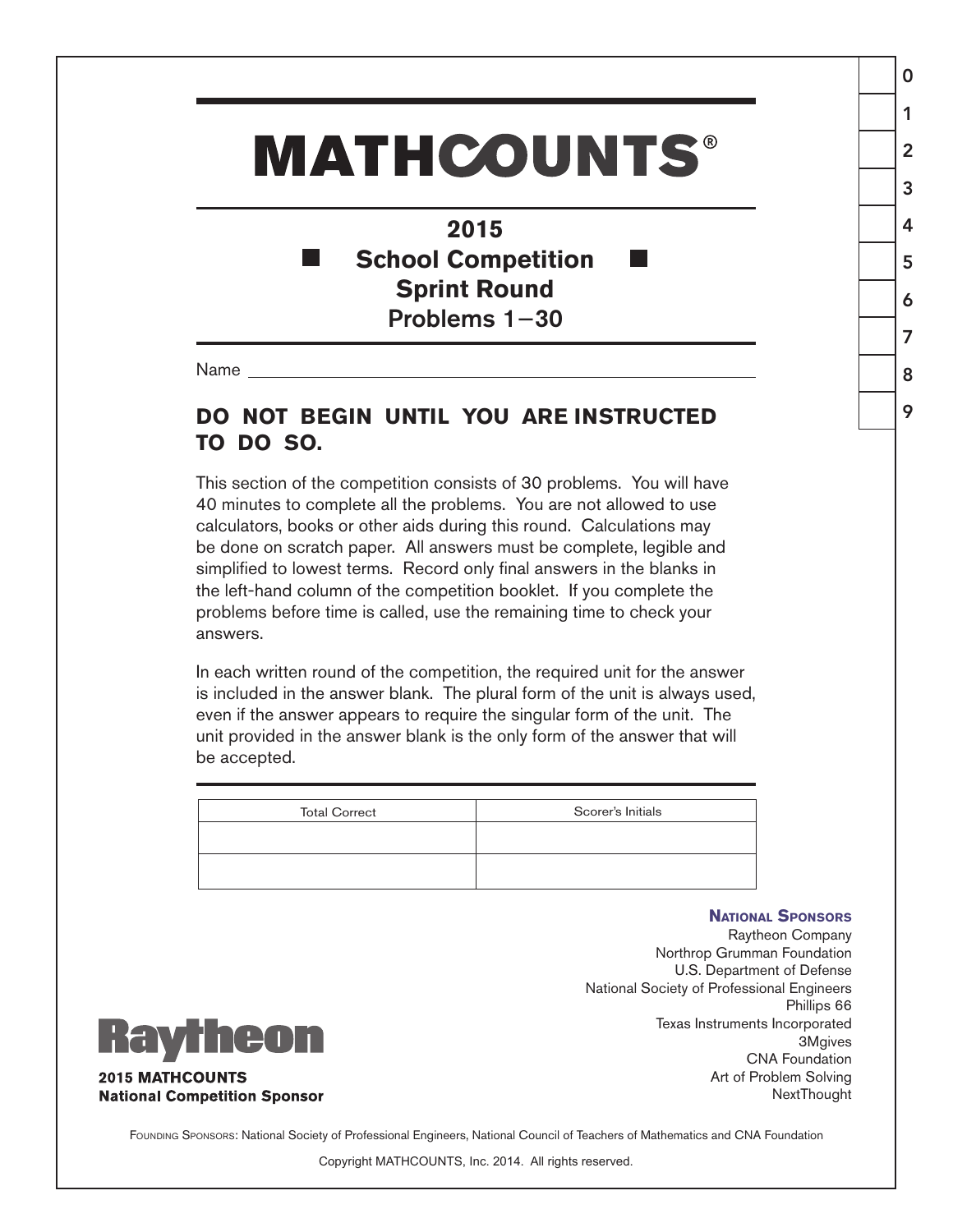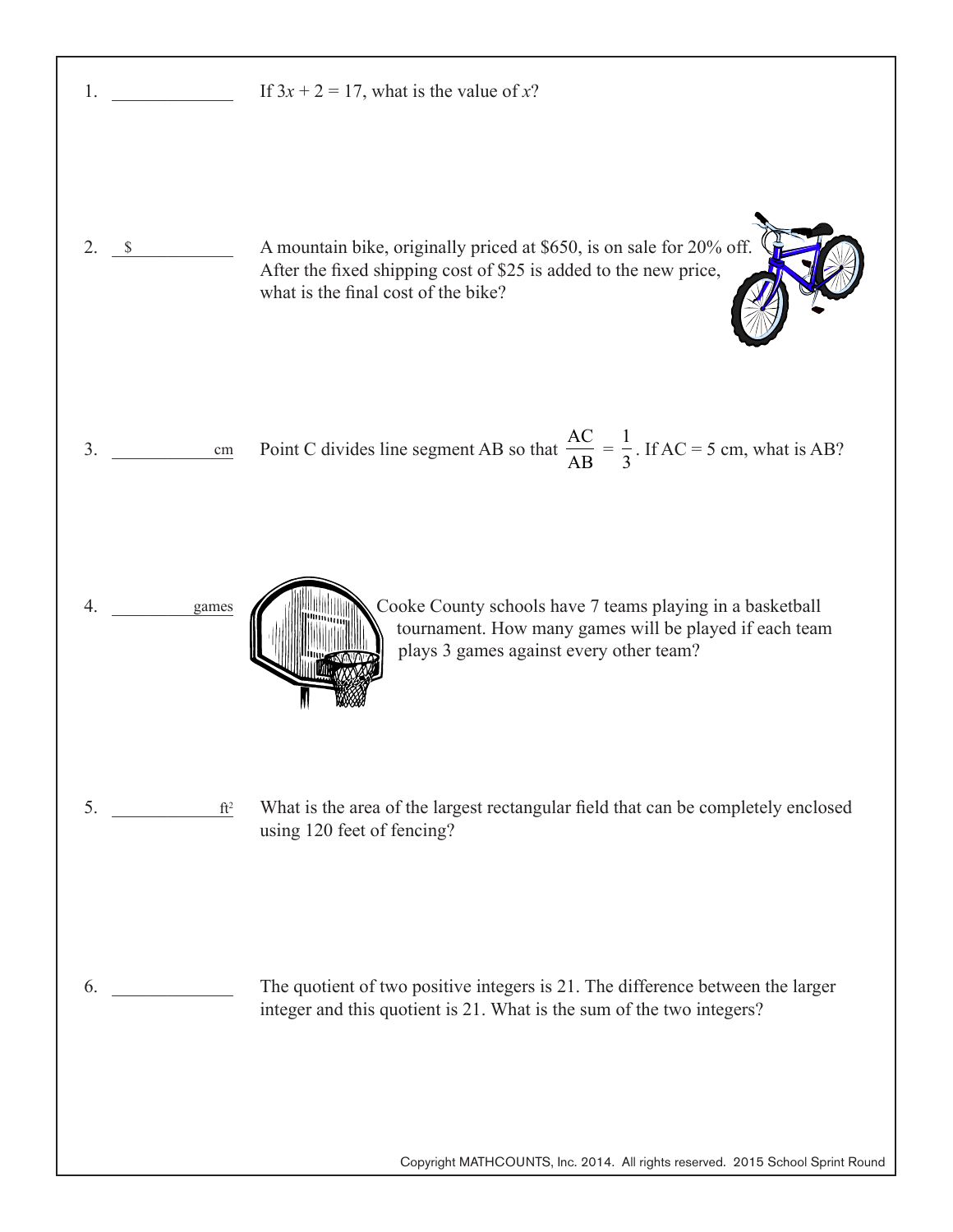| $in^2$<br>7.                           | A sheet of paper 11 inches tall and $8\frac{1}{2}$ inches wide has 1-inch margins at the<br>top and bottom and $\frac{3}{4}$ -inch margins at each side. If nothing is to be printed in<br>the margins, what is the area of the printable region?                                                                      |
|----------------------------------------|------------------------------------------------------------------------------------------------------------------------------------------------------------------------------------------------------------------------------------------------------------------------------------------------------------------------|
| 8.                                     | What is the least positive integer $n$ such that the product 65 $n$ is a perfect square?                                                                                                                                                                                                                               |
| 9.<br>years<br>$\overline{\text{old}}$ | The sum of the ages of Kishia and her daughter is 48 years, and the<br>difference of their ages is 20 years. How old is Kishia?                                                                                                                                                                                        |
| 10.                                    | A certain cube has volume $n$ cubic inches and surface area $n$ square inches.<br>What is the value of $n$ ?                                                                                                                                                                                                           |
| 11.<br>seconds                         | Andrea is pouring water from a full bucket into an empty bucket.<br>The full bucket initially contained 4800 ml of water, and Andrea<br>pours at a steady rate of 100 ml per second. For how many seconds<br>must Andrea pour to get the same amount of water in each bucket?                                          |
| hours<br>12.                           | According to a survey, 20 adults in Los Angeles watch an average of 3 hours of<br>television per day, and 40 adults in San Francisco watch an average of 2 hours<br>of television per day. On average, how many hours of television do the 60 adults<br>surveyed watch per day? Express your answer as a mixed number. |

Copyright MATHCOUNTS, Inc. 2014. All rights reserved. 2015 School Sprint Round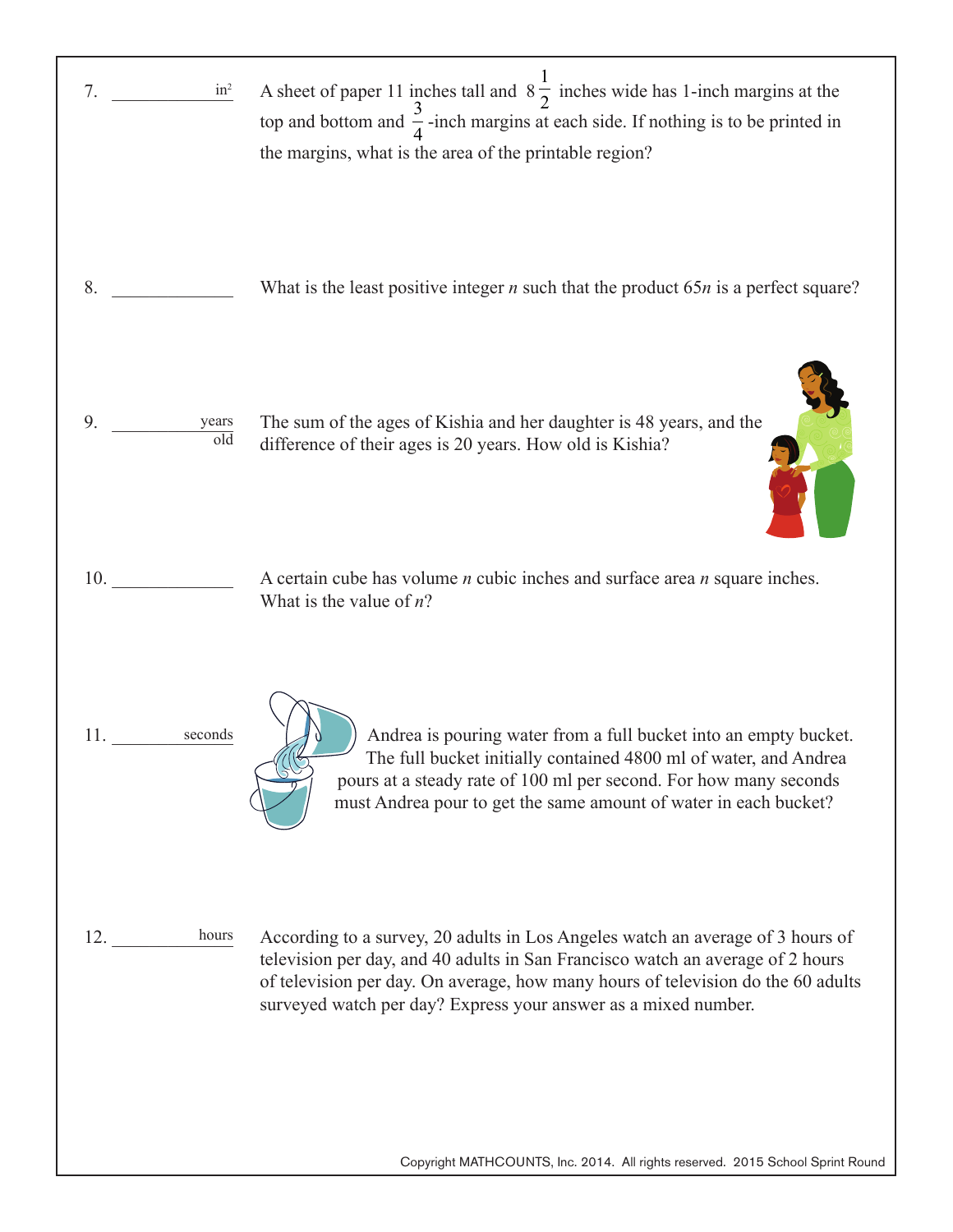| 13.<br>unit<br>$\overline{\text{cubes}}$ | Twenty-seven unpainted unit cubes are used to construct a large $3 \times 3 \times 3$ cube.<br>If five of the six faces of the large cube are then painted, how many of the unit<br>cubes are painted on exactly two faces?                                                                                                                   |
|------------------------------------------|-----------------------------------------------------------------------------------------------------------------------------------------------------------------------------------------------------------------------------------------------------------------------------------------------------------------------------------------------|
| 14.                                      | The sequence $A_n$ is such that $a_n = 2a_{n-1} + 1$ . If $a_6 = 191$ and $a_5 = 95$ , what is the<br>value of $a_2$ ?                                                                                                                                                                                                                        |
| 15.                                      | The mean of five whole numbers is 12, and the unique mode is 13. If all five<br>numbers are greater than 9 but less than 14, what is the median of the five<br>numbers?                                                                                                                                                                       |
| 16.                                      | Two vertical poles are placed 30 feet apart, and the top of each pole is $x$ feet<br>above ground. The ends of a wire 34 feet in length are attached at the tops of the<br>poles and its center is anchored to the ground halfway<br>between the poles, as shown. What is the value of $x$ ?<br>$x$ ft<br>$x$ ft<br>30 ft                     |
| 17.<br>minutes                           | A relay team consisting of four runners - Anne, Bryn, Carmen and Dahlia -<br>completed a race in 72 minutes. Anne's leg of the race took $\frac{1}{5}$ of the total time;<br>Bryn's took $\frac{1}{3}$ of the total time; and Carmen's took $\frac{3}{10}$ of the total<br>time. How many minutes did Dahlia take to run her leg of the race? |
| 18.                                      | If $ab = 1$ , $bc = -9$ , $c = -b$ and $c < -a$ , what is the value of $a + b$ ? Express your<br>answer as a mixed number.                                                                                                                                                                                                                    |

Copyright MATHCOUNTS, Inc. 2014. All rights reserved. 2015 School Sprint Round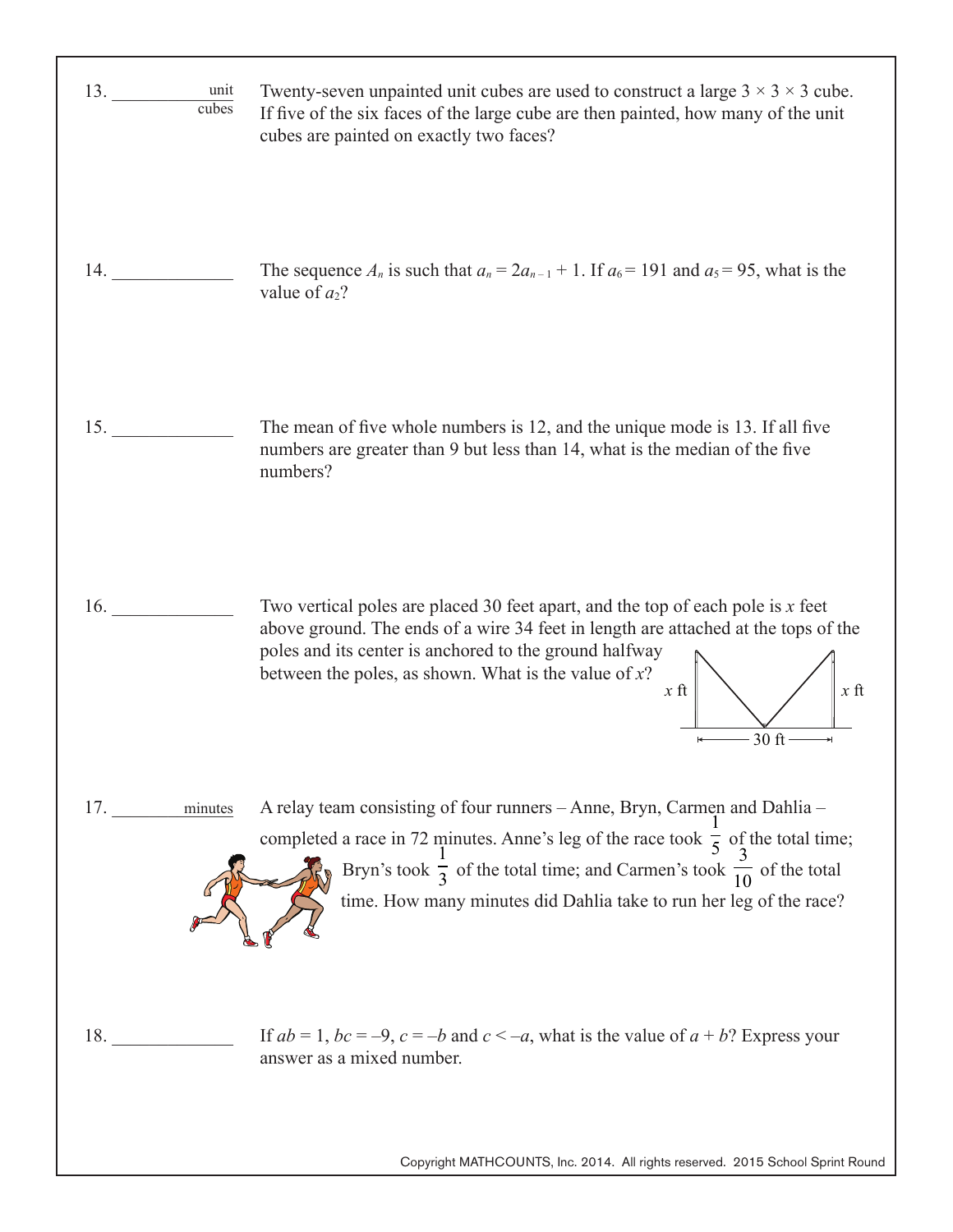| 19.<br>coins  | Chad has \$1.80 in coins consisting of nickels and dimes only. If the total value<br>of his nickels is twice that of his dimes, how many coins does Chad have?                                                                                                      |
|---------------|---------------------------------------------------------------------------------------------------------------------------------------------------------------------------------------------------------------------------------------------------------------------|
| 20. ounces    | A small bag of 10 identical apples weighs $n$ ounces, and a large bag of $n$ of these<br>apples weighs less than 40 ounces, where $n$ is an integer. In ounces, what is<br>the greatest possible weight of the large bag? Express your answer as a mixed<br>number. |
|               | The sum of the first $n + 2$ counting numbers is 43 more than the sum of the first<br><i>n</i> counting numbers. What is the value of $n$ ?                                                                                                                         |
| 22.           | What positive integer y satisfies $3x^2 + y^2 - 16 = 3(x^2 + 3)$ ?                                                                                                                                                                                                  |
| $in^3$<br>23. | An internet sales company will ship a box for free if the sum of the<br>length, width and height is 48 inches or less. What is the maximum<br>volume of a box 24 inches in length that ships for free ?                                                             |
| 24.           | What is the sum of the first 200 terms of the arithmetic sequence 5, 12, 19,<br>26, ?                                                                                                                                                                               |
|               | Copyright MATHCOUNTS, Inc. 2014. All rights reserved. 2015 School Sprint Round                                                                                                                                                                                      |